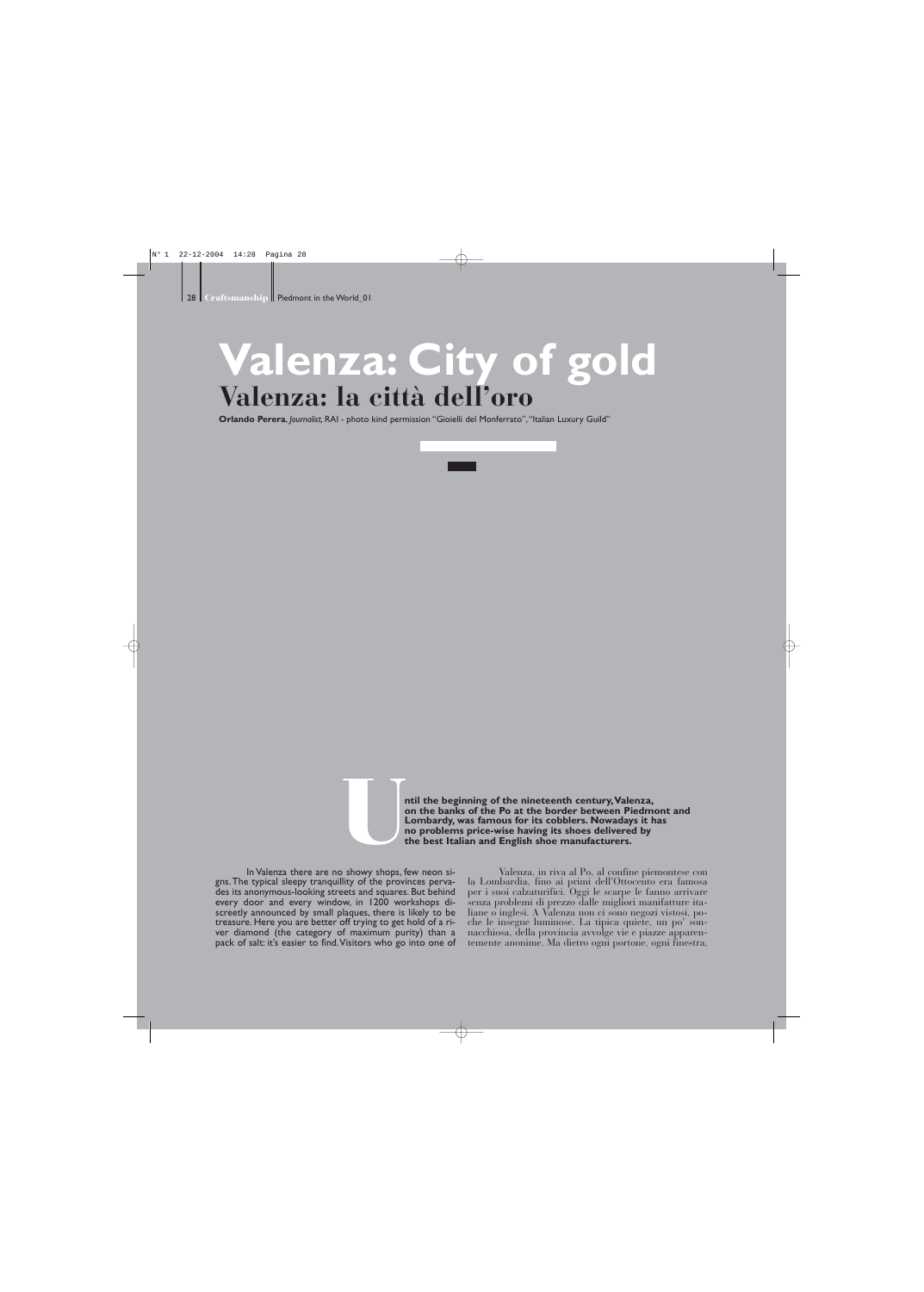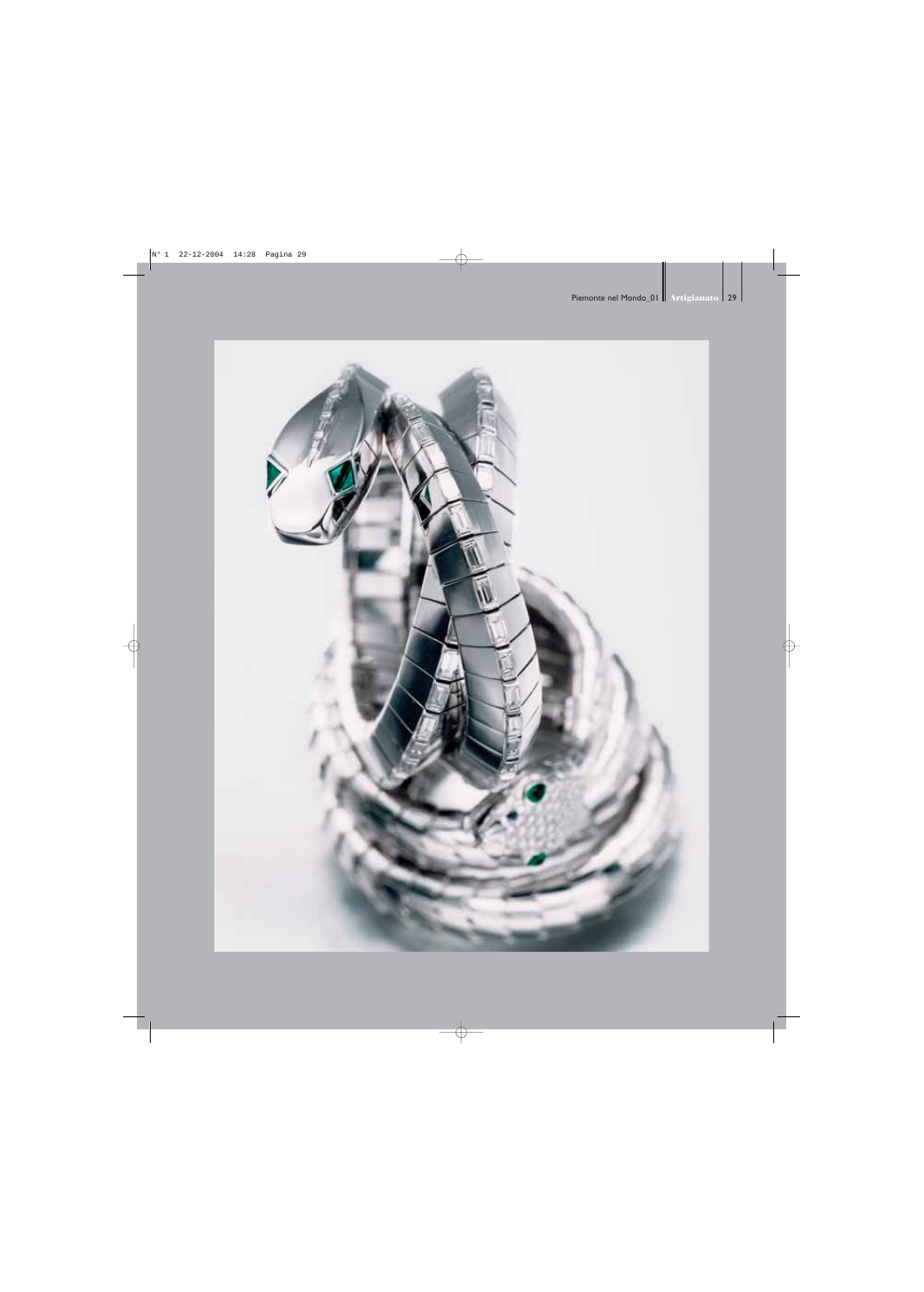The main product of Valenza is exclusive jewellery made by hand<br>using sophisticated techniques, but its goldsmithing products are also unique pieces,<br>the work of highly skilled master craftsmen. The technical and artistic mastery of Valenza is the result<br>of almost two centuries of continuous evolution, **a symbol of Italian master craftsmanship which is extremely difficult to imitate.**



these workshops, who cross the unadorned threshold which conceals a double set of bullet-proof glass doors, are entering another world.

A fairy-tale world, where the battle is between the sprite of the "stock", the little wooden anvil where the master goldsmith works his daily magic, and the wicked witch lying in wait among the vagaries of the international markets.To get an idea of the scope of this sorcery, just think of the fact that at least eight thousand of Valenza's twenty thousand inhabitants are involved.And probably more, if we take into account the complex web of companies which supply the goldsmiths' workshops. For a start, goldsmithing and jewellery are two different sectors. The raw material used by both is gold, but jewellery is enriched with the addition of precious stones - diamonds, emeralds, rubies, and sapphires or semi-precious stones, aquamarines, topazes, and tourmalines, or pearls and cameos. Gems, in other words.The main product of Valenza is exclusive jewellery made by hand using sophisticated techniques, but its goldsmithing products are also unique pieces, the work of highly skilled master craftsmen. Far removed from Arezzo or Vicenza, the hubs of industrial goldsmithing, of cheap bijoux machine-cut by the thousand. Valenza is unique, on a global level: Providence in the United States,Toledo and Barcelona in Spain, and Pforzheim in Germany also produce jewellery and gold, but there is simply no comparison.The technical and artistic mastery of Valenza is the result of almost two centuries of continuous evolution, a symbol of Italian master craftsmanship which is ex-

nei 1200 laboratori appena segnalati da piccole targhe, è probabile si celi un tesoro. Qui è meglio avere urgente bisogno di un diamante river (la classe di massima purezza) piuttosto che di un pacchetto di sale: si trova più in fretta. Chi visiti uno di questi laboratori, e varchi le soglie disadorne che nascondono doppie porte di cristallo blindato, entra in un altro mondo. In una fiaba dove la partita si gioca tra la fata che abita lo "stock", piccola incudine di legno dove le mani del maestro orafo compiono i loro incantesimi quotidiani e la strega cattiva in agguato fra i capricci dei mercati internazionali. Per dare l'idea delle dimensioni di questo sortilegio, basti pensare che almeno ottomila dei ventimila abitanti di Valenza ne sono coinvolti. Probabilmente il numero è anche superiore, se si tiene conto del complesso indotto che ruota attorno alle botteghe orafe. Bisogna precisare che oreficeria e gioielleria sono due settori distinti. La materia prima è sempre l'oro, ma il gioiello è arricchito da pietre preziose, diamanti, smeraldi, rubini, zaffìri, o semi-preziose, acquemarine, topazi, tormaline, oppure ancora perle e cammei. Le "gioie" appunto. Valenza produce prevalentemente gioielli esclusivi, fatti a mano, con tecniche sopraffine, ma anche i manufatti di oreficeria sono pezzi unici, d'alto artigianato artistico. Niente a che vedere con Arezzo o Vicenza, poli dell'oreficeria industriale, dei monili di poco prezzo stampati a macchina in migliaia di esemplari. Valenza è un fenomeno unico, possiamo dire al mondo: Providence negli Stati Uniti,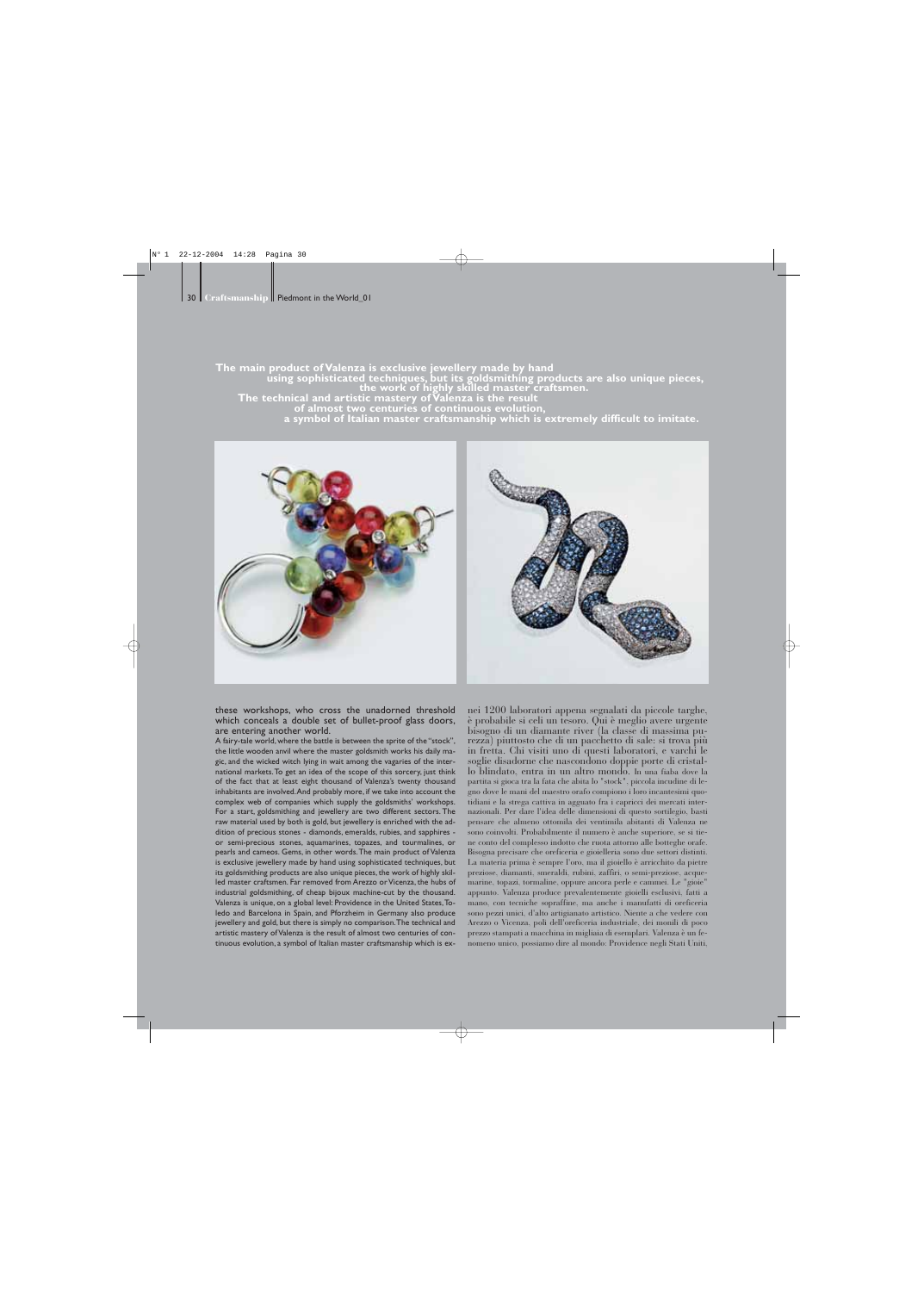



tremely difficult to imitate. Every year thirty tons of gold are worked here (this is the official figure, but it may well be more than that), along with eighty per cent of the precious stones imported into Italy.

The turnover is at least three billion Euro a year (these calculations are not straightforward, as the gold city guards its secrets jealously), sixtyfive per cent of which comes from exports. Most of the companies work to commission, that is, they do not decide themselves how much and what to produce, but carry out the orders from their "maison", such as Cartier, Chopard or Bulgari. Rolex has the gold straps for its "Oyster" timepieces made in Valenza.

The jewellery market is obviously greatly affected by major international recessions, and the regular 'cold showers' caused by wars, terrorism and other events make it extremely difficult to plan production. In Valenza the industry mainly comprises family firms or small companies, with an average of just above three people in the craft sector and five workers in the sector as a whole.Without considering that only a small number of companies carry out the entire production cycle, from gold ingot to finished piece of jewellery. Valenza is a production line. The workshops are at the centre of a vast network of specialised sub-processes, stone setting, etching, varnishing and so on, which represent half of the total number of companies in the town.There is therefore an increasing need for a central structure offering services and carrying out promotional work. One important part of this is the "Valenza Gioielli" fair, which has brought the crème de la crème of the international tra-



Toledo e Barcellona in Spagna, Pforzheim in Germania producono a loro volta gioielli e oreficeria, ma non reggono il confronto. Il magistero tecnico ed estetico di Valenza è il risultato di quasi due secoli di continua evoluzione, che ne fanno un emblema dell'artigianato d'arte italiano, molto difficile da emulare.

Qui ogni anno si lavorano trenta tonnellate d'oro (cifra ufficiale, ma probabilmente sono anche di più) e l'ottanta per cento delle pietre preziose importate in Italia. Il giro d'affari è di almeno tre miliardi di euro l'anno (questi conti sono sempre difficili, il senso della privacy nella città dell'oro è tenacemente difeso), e deriva per il sessantacinque per cento dall'export. La maggioranza delle aziende sono "contoterziste", cioè non decidono in proprio quanto e che cosa produrre, ma realizzano le commissioni che affidano loro "maison" come Cartier, Chopard o Bulgari. Rolex fa realizzare a Valenza i bracciali d'oro dei suoi cronometri "Oyster". Il mercato del gioiello è molto sensibile ovviamente alle grandi crisi internazionali, e le periodiche docce scozzesi legate a guerre, terrorismo ed altre amenità rendono molto difficile la programmazione del prodotto. A Valenza il tessuto produttivo è formato in prevalenza da imprese familiari o da piccole società, con un numero d'addetti medio che supera di poco le tre unità nel settore propriamente artigiano, le cinque nell'intero comparto. Senza contare che solo una minoranza d'imprese affronta il processo produttivo integrale, dal lingottino d'oro al gioiello. Valenza è una filiera. Intorno alle botteghe ruota una vasta rete di sotto-lavorazioni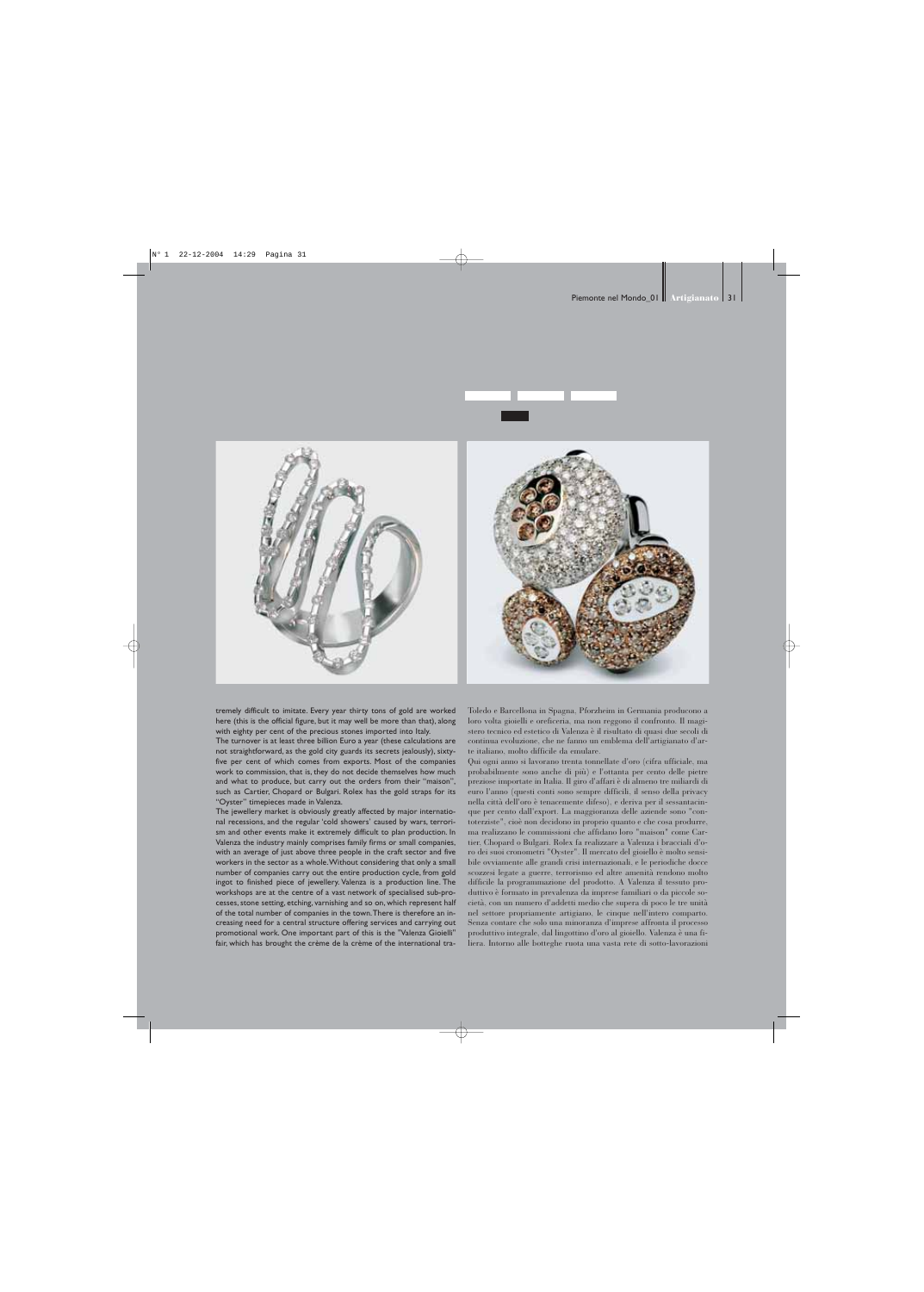



de together in the Exhibition Building in March and October every year since 1978.This event is not open to the public, for obvious reasons of overcrowding.Then there are the two vocational schools: the "Benvenuto Cellini" state art school, which has around four hundred students, and the Regional Training Centre, managed by a mixed consortium from the public and private sectors.

At the "Cellini" there are two diploma courses, lasting three or five years. The three-year course concludes with the qualification of Maestro d'Arte (literally 'Master of the Art'), while those who continue for the next two years, which lead to university entrance, choose between a diploma in the "Art of metals in goldsmithing" or the "Art of precious stones and gems". But the legacy of skills handed down directly by the master goldsmiths themselves is irreplaceable, according to the "teaching workshop" concept indicated by the Region itself in its 1997 law on craftsmanship, which also established the regulations aimed at protecting each sector, and the respective standards of excellence.

The history of jewellery-making in Valenza goes back a long way, to when the Pavia goldsmith Francesco Caramora moved here in 1817, registering his punch, the very first, in 1825 at the Alessandria Trade Marks Office. In the nineteenth century figures like Vincenzo Morosetti and Carlo Bigatti launched the Valenza name for good.Vincenzo Melchiorre was the first to appreciate the need for an international outlet for his workshop. In 1945 the OAV, the Association of Valenza Goldsmiths, was established, and this still performs a fundamental role of representation

specializzate, incassatura di pietre, incisione, smaltatura, e così via, che rappresentano la metà del totale delle aziende valenzane. È dunque sempre più sentita l'esigenza d'una struttura centralizzata di servizi e promozione. In questo svolge una funzione molto importante la Fiera "Valenza Gioielli", che da 1978 richiama ogni anno, a marzo ed ottobre, nel Palazzo delle Mostre, la crema degli operatori internazionali. Il pubblico non è ammesso, per ovvi motivi d'inutile sovraffollamento. Ci sono poi due scuole professionali: l'Istituto Statale d'arte "Benvenuto Cellini", che ha circa quattrocento allievi e il Centro di Formazione regionale, gestito da un Consorzio misto, pubblico-privato. Al "Cellini" i corsi prevedono due livelli di diploma, tre o cinque anni. Il triennio si conclude con la qualifica di Maestro d'Arte, chi affronta il biennio successivo, che dà accesso all'Università, consegue la maturità in "Arte dei metalli nell'oreficeria", oppure in "Arte delle pietre dure e delle gemme". Ma resta insostituibile il patrimonio di conoscenze trasmesse direttamente dai maestri orafi, secondo il concetto di "bottega scuola", indicato dalla stessa Regione Piemonte con la sua legge sull'artigianato del 1997, che ha istituito anche i disciplinari di tutela dei singoli settori e i relativi marchi d'eccellenza.

La storia dell'arte della gioielleria di Valenza affonda le radici in tempi lontani, all'orafo pavese Francesco Caramora che nel 1817 trasferisce qui la sua attività e nel 1825 deposita il proprio punzone, il primo, all'Ufficio Marchi di Alessandria. Nell'Ottocento sono nomi come